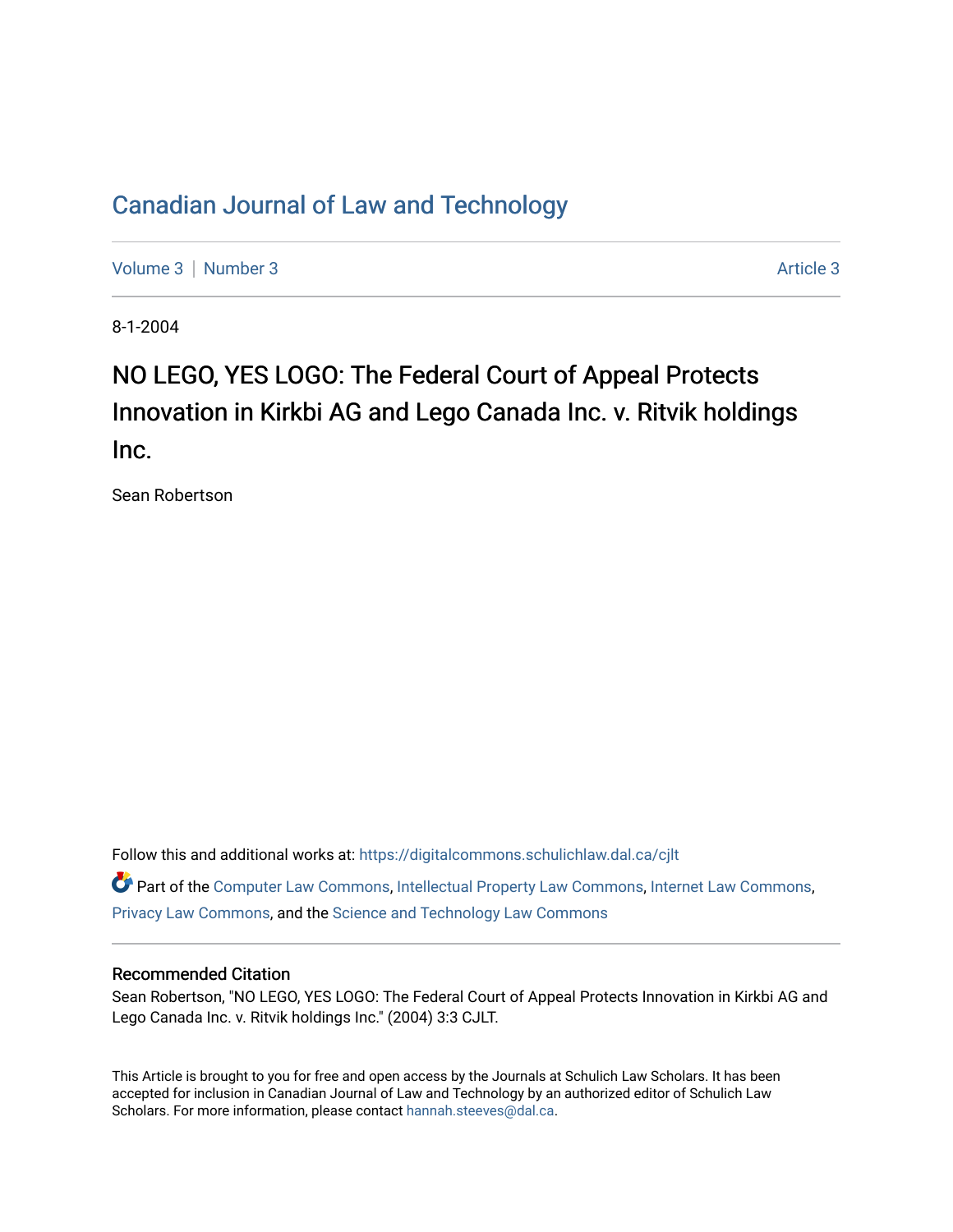## NO LEGO, YES LOGO: The Federal Court of Appeal Protects Innovation in Kirkbi AG and Lego Canada Inc. v. Ritvik Holdings Inc.

By Sean Robertson†

2003, the Appeal Division of the Federal Court of trade-mark.<sup>6</sup> In this case, the Lego indicia (except for the Canada handed down its decision on this very matter in inscribed "LEGO" name), were considered functional in Canada handed down its decision on this very matter in inscribed "LEGO" name), were considered functional in Kirkbi AG and Lego Canada Inc. v. Ritvik Holdings Inc.<sup>3</sup> all respects and, therefore, could not be a distinguish Kirkbi AG and Lego Canada Inc. v. Ritvik Holdings Inc.<sup>3</sup> all respects and, therefore, could not be a distinguishing<br>The case explored the potential for proprietary protec- guise in either the statutory or common-law sense The case explored the potential for proprietary protec-<br>tion of wares beyond the expiration of a patent through term. tion of wares beyond the expiration of a patent through the commencement of passing-off actions under tradethe commencement of passing-off actions under trade-<br>mark law. Whereas a patent is a monopoly on tech-<br>nology for a limited period of time, a trade-mark is a<br>potentially perpetual monopoly on a mark that serves to<br>Permitti potentially perpetual monopoly on a mark that serves to<br>indicate the source of the product to the public.<sup>4</sup> A mark<br>may take the form of a name or a logo on the product or<br>its wrapping, as opposed to the subject matter of a product. Additionally, where a mark takes the form of competitors to enter the market. In disallowing the the shaping of the wares themselves or their wrapping, it is referred to as a "distinguishing guise". The decision

(''Lego''), claimed that the configuration of the top of sions at the Federal Court of Appeal. The author will their blocks — i.e., the arrangement of cylindrical studs compare this debate to two similar international cases<br>with the "LEGO" name inscribed on their tops (the involving Lego's infamous intellectual property litigation. with the "LEGO" name inscribed on their tops (the involving Lego's infamous intellectual property litigation.<br>"Lego indicia") — constituted a distinguishing guise. With this recent finding in the 40-year-old saga of inter-''Lego indicia'') — constituted a distinguishing guise. With this recent finding in the 40-year-old saga of inter-Lego contended that Ritvik Holdings Inc. ("Ritvik"), the hational case law surrounding Lego's trade-mark<br>defendant, had infringed upon its distinguishing guise by here enforcement strategy, the Appeal Division of the Feder defendant, had infringed upon its distinguishing guise by enforcement strategy, the Appeal Division of the Federal the manufacture and sale of its Micro line of building Court of Canada joins the ranks of several other courts<br>blocks, a plastic toy system very similar to Lego blocks. In that have similarly excluded protection for Lego b blocks, a plastic toy system very similar to Lego blocks. that have similarly excluded protection for Lego based<br>Despite its functionality, Lego convinced the Court that on the doctrine of functionality.<sup>9</sup> The comment con Despite its functionality, Lego convinced the Court that on the doctrine of functionality.<sup>9</sup> The comment con-<br>the Lego indicia had acquired a distinctiveness as to cludes with some suggestions as to the implications of the Lego indicia had acquired a distinctiveness as to cludes with some suggestions as to the implications of source for the Canadian public, the hallmark of a trade-<br>this decision in respect of its implicit endorsement of source for the Canadian public, the hallmark of a trademark. However, in a 2-1 decision, the majority of the

It has been well said that the most successful form of cop-<br>ying is to employ enough points of similarity to confuse the<br>public with enough points of differences to confuse the<br>courts.<sup>1</sup> popularly distinctive of Lego as t Following its earlier decision in Remington Rand, $5$  the Court affirmed that the doctrine of functionality serves **Introduction** to delineate what is properly the subject of a trade-mark.<br>In Remington Rand, it was held that where a distin-The name "Lego" is derived from two Danish words guishing guise primarily or essentially relates to the that are the equivalent of "play well".<sup>2</sup> On July 14, wares themselves, that functionality will invalidate the Teo 20

relate primarily to the functionality of the wares. levels. It will specifically address the underlying policy Kirkbi AG and Lego Canada Inc., the appellants debate between the majority and the dissenting deci-<br>go"), claimed that the configuration of the top of sions at the Federal Court of Appeal. The author will

<sup>†</sup>Sean Robertson studied law at the University of British Columbia and the University of Copenhagen, and was called to the Bar of British Columbia in 2004. He is currently researching law and property as a doctoral candidate in the Department of Geography, Simon Fraser University.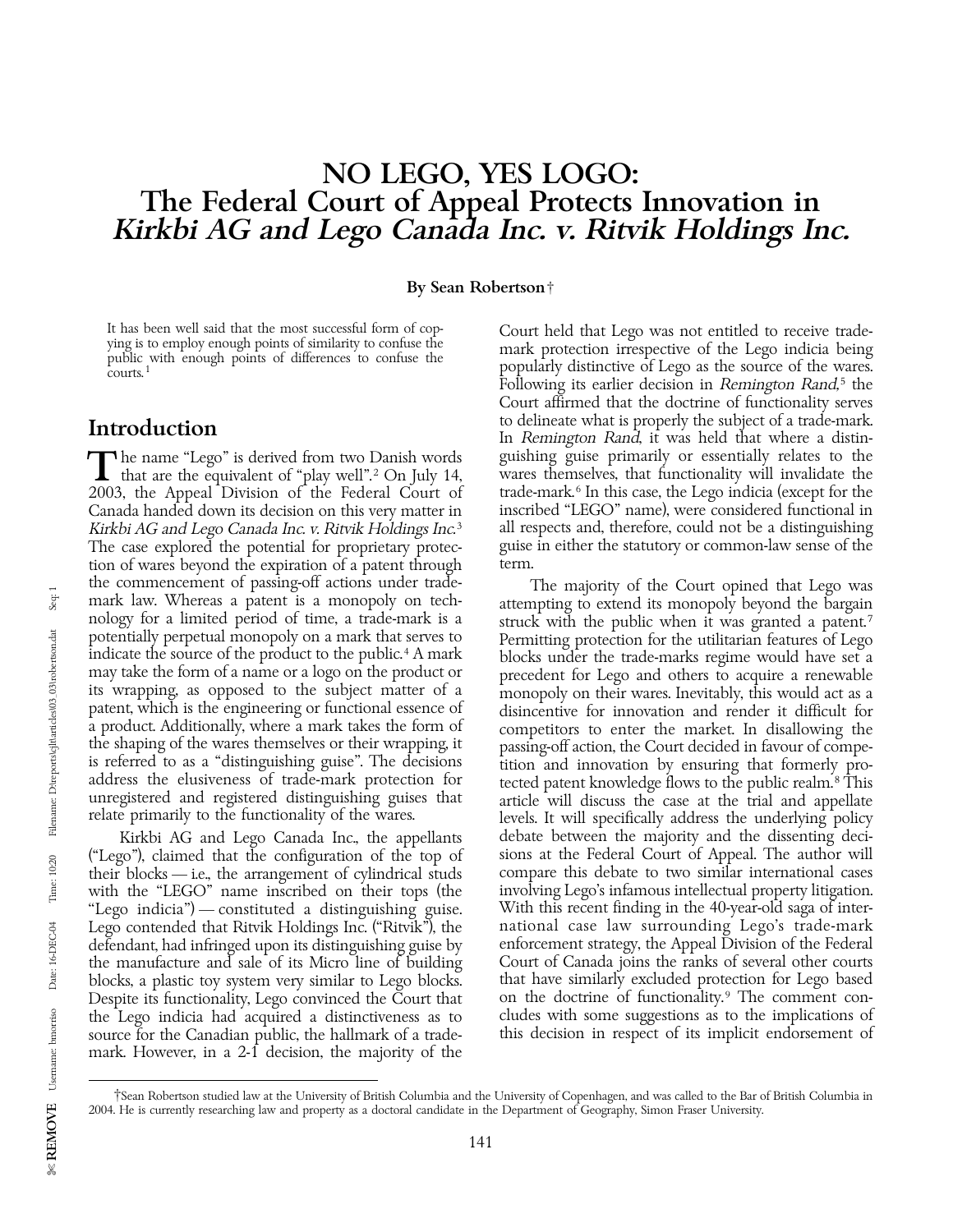branding and marketing, especially in the context of within the common-law definition of that term.<sup>15</sup> Lego's functional modular products, such as Lego. In seeking to alleged distinguishing guise was found unable to suppo functional modular products, such as Lego. In seeking to alleged distinguishing guise was found unable to support uphold competition by allowing others to use the utilita- an action for passing-off. In conclusion, Ritvik w uphold competition by allowing others to use the utilita- an action for passing-off. In conclusion, Ritvik was held<br>rian elements of expired patents, trade-mark law raises not to have contravened paragraph  $7(b)$  of the Ac rian elements of expired patents, trade-mark law raises the potential for competitors to "piggy-back" on the goodwill of established competitors. This has created a indicia, it had not infringed upon a mark that was indicsituation where branding and marketing have become ative as to source.<br>vital for incumbent manufacturers wishing to maintain In the alternative

Canadian toy manufacturer. Lego did not try to defend in the Canadian marketplace based upon its competi-<br>its proprietary interest in the Lego indicia through patent tors' uses of the Lego indicia.<sup>19</sup> However, he further its proprietary interest in the Lego indicia through patent tors' uses of the Lego indicia.<sup>19</sup> However, he further held<br>law, since their patent expired in 1988. Instead, Lego that Lego had failed to show that the misrepre law, since their patent expired in 1988. Instead, Lego that Lego had failed to show that the misrepresentation<br>contended that Ritvik had used the Lego indicia in asso- flowing from Ritvik's adoption of the Lego Indicia was contended that Ritvik had used the Lego indicia in asso-<br>ciation with the promotion and marketing of its Micro and deliberate strategy on the part of the defendant.<sup>20</sup> ciation with the promotion and marketing of its Micro deliberate strategy on the part of the defendant.<sup>20</sup> chocks. Lego alleged that the defendant had directed listead, the Court opined that the confusion in the marblocks. Lego alleged that the defendant had directed Instead, the Court opined that the confusion in the mar-<br>public attention to its wares in such a way as to cause ketplace was a product of Lego's promotion of a funcpublic attention to its wares in such a way as to cause between ketplace was a product of Lego's promotion of a func-<br>confusion in the Canadian marketplace between its tional modular product in a way that did not clearly confusion in the Canadian marketplace between its tional modular product in a way that did not clearly wares and those of Lego, contrary to paragraph  $7(b)$  of distinguish a mark indicative of source from a mark wares and those of Lego, contrary to paragraph  $7(b)$  of the *Trade-marks Act*.<sup>10</sup>

Lego indicia. Citing Remington Rand, Ritvik argued<sup>11</sup> that a distinguishing guise is invalid where "a mark goes intent to misrepresent did not amount to passing-off.<sup>21</sup> beyond the distinguishing of the ware of its owner functional structure of the wares themselves".<sup>12</sup> Lego countered by arguing that there is no mention of func-<br>tionality in the definitions of either "trade-mark" or "distionality in the definitions of either "trade-mark" or "dis-<br>tinguishing guise" in section 2 of the Act. It contended **of Appeal**<br>**of Appeal** Act with respect to the registration and expungement of Gibson (Equipment of registered trade-marks and distinguishing guises.<sup>13</sup> In his registered trade-marks and distinguishing guises.<sup>13</sup> In his decision, Gibson J. not utory passing-off action in paragraph 7(b) do not evoke inquired into its ability to intervene in the findings of guise as defined in the Act.<sup>14</sup> Instead, he affirmed that the the Lego indicia. The Court held that the standard to be common-law definition of distinguishing guise applies to applied when reviewing such decisions at the common-law definition of distinguishing guise applies to this section. He cited the decision of the Federal Court of level is that of "palpable and overriding error".<sup>22</sup> After a guishing guise that is essentially functional does not fall

basis that to whatever degree it had adopted the Lego

wital for incumbent manufacturers wishing to maintain<br>proprietary protection. As a result of Kirkbi, the makers<br>of functional modular products have limited prospects of<br>maintaining their monopoly rights through trade-mark<br> Gibson J. held that Lego's goodwill — ''in the sense of benefit and advantage of the good name, reputation and connection of its business"<sup>17</sup> — was derived to a certain **Decision at the Federal Court-Trial** connection of its business<sup>"17</sup> — was derived to a certain degree from the Lego indicia.<sup>18</sup> In respect of the deception of the public due to a misrepresentation, the Judge Interpret and held that Lego had dis-<br>Launching a passing-off action against Ritvik, a charged its onus of showing the likelihood of confusion<br>Canadian toy manufacturer. Lego did not try to defend in the Canadian marketpla simply expressive of its engineering. This is to say that Lego made few efforts in either the ornamentation of the Gibson J. first queried whether the Lego indicia was<br>a valid trade-mark and, thus, capable of supporting an<br>action for passing-off under paragraph 7(b) of the Act.<br>The Court was presented with expert evidence on behalf<br>of

either of the definitions of trade-mark or distinguishing fact by the trial judge in respect of the functionality of Appeal in *Remington Rand*, which held that a distin-<br>guishing guise that is essentially functional does not fall the Court decided not to interfere with the finding of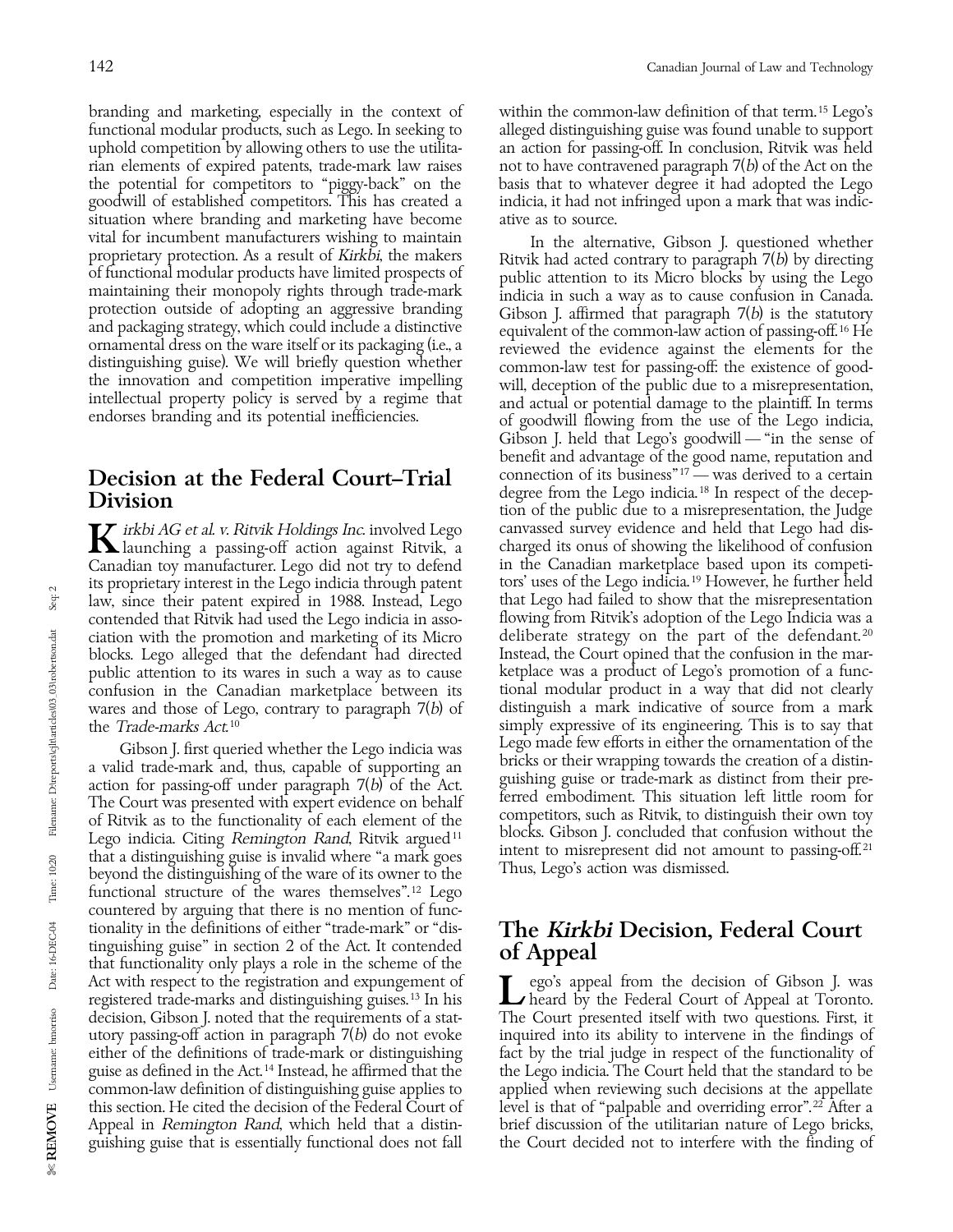Gibson J. that the Lego indicia were functional. Second, applied to address its non-existent monopoly.<sup>31</sup> Whereas the Court addressed the question of the validity of trade-<br>a registered trade-mark grants the exclusive use the Court addressed the question of the validity of trademarks that are primarily functional. It decided that this is to a trade-mark holder, Lego argued that an unregistered<br>a question of law and, therefore, the standard to be holder acquires only a qualified proprietary intere a question of law and, therefore, the standard to be applied is one of "correctness".<sup>23</sup> Citing its decision in Pizza Pizza Ltd. v. Canada (Registrar of Trade-Marks)<sup>24</sup> market products based on the same utilitarian features and Remington Rand, the majority of the Court held so long as other incidental or ornamental material is and Remington Rand, the majority of the Court held so long as other incidental or ornamental material is that where functionality is merely peripheral to the added to the product so as to eliminate confusion in the that where functionality is merely peripheral to the wares, then that is not sufficient to preclude trade-mark protection. 25 However, based on the doctrine of func- doctrine of functionality is intended to defend against tionality, the majority decided that the Lego indicia did monopolies, and the qualified proprietary interest of not satisfy the definition of "trade-mark" as found in the unregistered marks supports healthy oligopolies, th Act and at common law, due to their primarily func-<br>trine should not apply in the context of unregistered<br>tional nature.<sup>26</sup> Thus, since Lego could not hold a trade-<br>trade-marks.<sup>32</sup> In the context of a registered trade-ma tional nature.<sup>26</sup> Thus, since Lego could not hold a trade- trade-marks.<sup>32</sup> In the context of a registered trade-mark, mark on its toy blocks, Ritvik's adoption and use of the it was argued that the exclusive right to use mark on its toy blocks, Ritvik's adoption and use of the it was argued that the exclusive right to use means that Lego indicia had not contravened the provisions of the ideal this addition of ornamental or other elements t Lego indicia had not contravened the provisions of the Act. In short, a trade-mark that is primarily functional cannot sustain an action for passing-off under para-

ments. First, based on a plain language reading of the registration inhibits competition, that the protection<br>Act Lego argued against importing the doctrine of function granted to a registered trade-mark should not include Act, Lego argued against importing the doctrine of func-<br>tionality as an interpretive tool.<sup>27</sup> Under the Unfair<br>Competition Act, 1932, the precursor to the Trade-marks<br>vation. By contrast, since the qualified right of an Competition Act, 1932, the precursor to the *Trade-marks* vation. By contrast, since the qualified right of an unre-<br>Act, functionality was expressly mentioned as a consider-<br>ation in the assessment of distinctiveness. Leg relevant to the existence of a distinguishing guise trade-<br>mark; it is only relevant to the issue of registrability. The gistered trade-marks are capable of sustaining an action<br>majority of the Court rejected these argumen majority of the Court rejected these arguments, and held for passing-off under paragraph  $\ell(\nu)$  of the Trade-marks that the provision from the Unfair Connectition Act Act and that it was entitled to injunctive relief. that the provision from the Unfair Competition Act, 1932 on distinctiveness and functionality was never<br>meant to be determinative of the separate question of ality did not apply to unregistered trade-marks, then they meant to be determinative of the separate question of ality did not apply to unregistered trade-marks, then they<br>validity. Instead, Sexton J.A., for the majority, held that would become more lucrative than registered trade the common-law doctrine of functionality "arose as a<br>necessary part of trade-mark law as interpreted by the<br>courts over the last 60 years. Its purpose was to prevent<br>the obvious abuse of permitting a person to effectively<br> the obvious abuse of permitting a person to effectively becoming unregistered trade-mark holders.<sup>34</sup> In Whirl-<br>obtain perpetual patent protection by means of a trade-<br>pool Corp. v. Camco Inc.<sup>35</sup>, Mr. Justice Binnie descr mark." $^{28}$  The doctrine of functionality was held to define<br>the prohibition on evergreening as it applies to patents:<br>the limits of trade-mark protection for registered trade-<br>marks under both Acts as well as for unregi marks at common law.<sup>29</sup> Regardless of the omission by the drafters of the Trade-marks Act in a provision for

the unregistered status of its distinguishing guise meant functionality did not act as a bar to unregistered tradethat the doctrine of functionality did not apply. 30 The marks. The respondent successfully argued that Lego was doctrine basically militates against the extension of attempting to evergreen its former patent on the wares patent protection beyond the 20-year maximum period themselves through trade-mark law.<sup>37</sup> Although holders through trade-mark protection. Lego argued that since, of unregistered trade-marks would still face the difficulthrough trade-mark protection. Lego argued that since, by definition, unregistered trade-marks do not enjoy the ties of proving validity and the expense of defending unqualified monopoly rights attaching to registered their title from infringement, a fate avoided by the *prima*<br>trade-marks, the doctrine of functionality need not be *facie* proof of validity granted by registration, the trade-marks, the doctrine of functionality need not be

argued that this interest is limited, as competitors may mind of the public as to source. In other words, since the unregistered marks supports healthy oligopolies, the doctrine should not apply in the context of unregistered mark by competitors is not enough to avoid a successful claim of injunctive relief by the registered owner (as graph  $7(b)$  of the Act.<br>Lego's action was founded upon two principal argu-<br>lego's action was founded upon two principal argu-<br>legon may be sufficient).<sup>33</sup> It follows, argued Lego, since Lego's action was founded upon two principal argu-<br>the Lego's action inhibits competition, that the protection<br>ts. First, based on a plain language reading of the registration inhibits competition, that the protection

distinctiveness, the Court held that the 60 years of judi-<br>cial consideration of trade-mark validity through the<br>optic of the doctrine of functionality remained in force.<br>features and the application for a patent, but by a Second, and in the alternative, Lego asserted that itself of trade-mark law and arguing that the doctrine of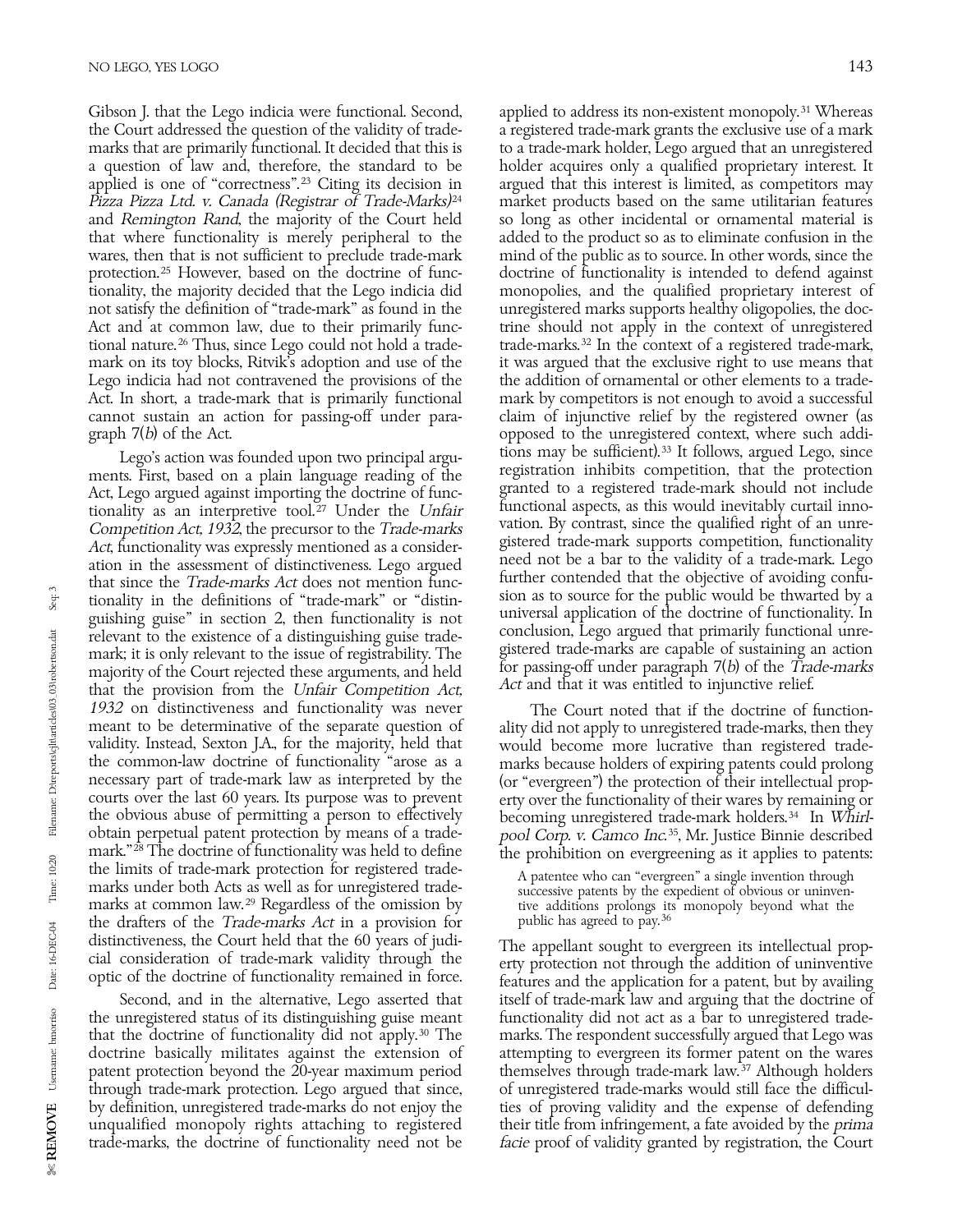implied that the benefits of a perpetual monopoly would<br>more than compensate for these costs.<sup>38</sup> This form of nently in the dissenting reasons.<sup>42</sup> The majority's focus more than compensate for these costs.<sup>38</sup> This form of monopoly would grant unregistered trade-mark holders on functionality is a tacit endorsement of the proposition<br>a benefit that would exceed any available under registra-<br>that the bargain struck between the inventor and the a benefit that would exceed any available under registra-<br>that the bargain struck between the inventor and the<br>ion. Such a result would usurp the reasoning behind the<br>public with the granting of a patent must trump contion. Such a result would usurp the reasoning behind the trade-mark registry and lead to the uncertainty of owner-<br>ship it was created to readdress. In the uncertainty of owner-<br>forces would punish those with weak trade-marks. In

Thus, except for the imprinted "LEGO" script on<br>the top of each stud, which itself is a trade-mark, the<br>Lego indicia did not serve to distinguish the wares in the<br>sense contemplated by the category of a distinguishing<br>sens guise. The Court affirmed that the efficient design of the The majority decision is an affirmation of the liberal<br>top of the blocks was dictated by the demands of the economic policy informing the bargain between the essence of the Lego blocks (e.g., "clutch power" and public and inventors along two poles: the duration of a "playability") and could not have been designed with the patent and the benefits of trade-mark registration. The "playability") and could not have been designed with the patent and the benefits of trade-mark registration. The intention of distinguishing the source of the product.<sup>39</sup> doctrine of functionality is clearly stated as the intention of distinguishing the source of the product.<sup>39</sup> doctrine of functionality is clearly stated as the legal<br>This is analogous to the finding by the Court of expression of this policy. In both common-law and statu-This is analogous to the finding by the Court of expression of this policy. In both common-law and statu-<br>Exchequer in Imperial Tobacco Co. of Canada v. Canada tory passing-off actions, the proprietary protection of (Registrar of Trade-marks),<sup>40</sup> where it was held that the cellophane wrapping and the red tear-strip of a cigarette cellophane wrapping and the red tear-strip of a cigarette to strike the balance between rewarding and encour-<br>package wrapper could only have ever been designed aging technological innovation. Regardless of the package wrapper could only have ever been designed aging technological innovation. Regardless of the along the lines of utility, with a mind turned to repelling acquired distinctiveness as to source flowing from a<br>moisture rather than formulating a distinguishing guise. design — whether Lego blocks, the triple-head of a

The case law reveals that while a trade-mark or a<br>
limitips electric share,<sup>43</sup> or an ergonomic toam shoulder<br>
distinguishing guise may have a functional component<br>
(such as a bottle of lemon juice shaped like a lemon<sup>41</sup> evergreen a monopoly — for instance, by pursuing passing-off actions based on an essentially functional distinguishing guise — then society would witness a dimin-<br>ishing return from its intellectual property regime: there **The Dissenting Opinion** would be little incentive to advance the state of the art<br>on the part of the patentee or others, and the price of<br>wares would remain inflated in the absence of the pres-<br>sures of competition.<br>entiate their wares, thus redu

Sexton J.A. stated that trade-mark protection is not the legal vehicle to obtain protection for what is properly the majority reasoning, out of a blind adherence to probased on the doctrine of functionality, it did not directly

forces would punish those with weak trade-marks. In other words, competitive market forces and the

economic policy informing the bargain between the tory passing-off actions, the proprietary protection of functional elements is limited to the life of a patent so as design — whether Lego blocks, the triple-head of a Philips electric shaver,<sup>43</sup> or an ergonomic foam shoulder

In terms of Lego's argument about piggy-backing on proffered that the existence of a qualified proprietary reputation and the confusion as to source which could right to exclusive use for unregistered owners, and the flow from the universal application of the doctrine of competition it engenders, was free from the risk of piggyfunctionality, the majority of the Court turned to the backing on the goodwill of the incumbent producer legal definitions of trade-mark and patent protection. which would be produced by the majority's decision.<sup>45</sup><br>Sexton J.A. stated that trade-mark protection is not the The implication of Pelletier J.A's argument is that th subject of a patent. As the majority disposed of the case moting competition, abdicates its public service role of based on the doctrine of functionality, it did not directly discouraging confusion as to source by allowing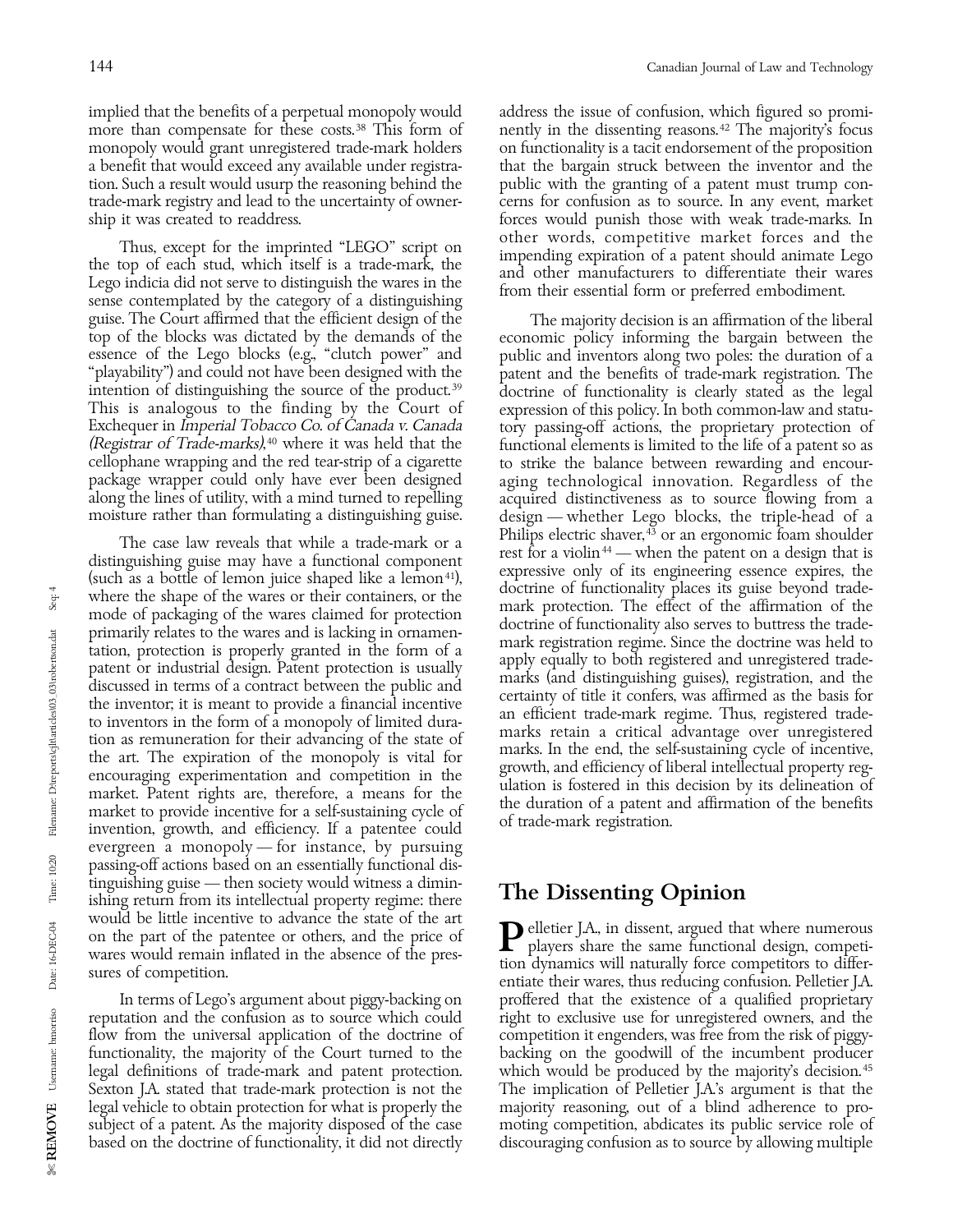competitors to piggy-back. By contrast, the position of competitor infringed Lego's rights and amounted to the majority is that the inventor has already been remu-<br>unfair competition. The BGH decided that although the the majority is that the inventor has already been remunerated for the invention and, at the expiration of the Lego indicia was functional, it could indeed be con-<br>patent, the invention enters the public domain. This is to figured otherwise and, thus, was not necessary. This i patent, the invention enters the public domain. This is to figured otherwise and, thus, was not necessary. This is to say that to require emerging competitors to alter the say that since the configuration of the Lego indic say that to require emerging competitors to alter the dress of a ware that is rightly the property of society is to held not to be essential, the doctrine of functionality did effectively grant incumbent inventors protection on the not apply. With this decision, competitors were free to essence of the design which they are no longer owed. make their own functionally similar toy blocks, but they essence of the design which they are no longer owed. This won functionally similar toy blocks, but they<br>This would produce an uneven playing field in the vere barred from making blocks identical to those of the This would produce an uneven playing field in the market. Indeed, Pelletier J.A.'s position presents difficul- Lego system. In reaching its decision, the BGH held that ties in cases where the augmentation of the ware, the Lego modular system was a *single distinct market*: if<br>beyond its preferred embodiment in the interests of not competitors could make parts for Lego systems, this confusing the public, would require a scale of alterations would affect the sale of Lego. The BGH contrasted this that would potentially render the competing ware less efficient, elegant, and marketable. Thus, Pelletier J.A.'s turing of cars and spare parts are considered two sepa-<br>argument as to the existence of competition stemming rate, but parallel, markets because the manufacturing argument as to the existence of competition stemming rate, but parallel, markets because the manufacturing of from unregistered trade-marks would not be tenable in spare parts does not impinge on the primary market of a from unregistered trade-marks would not be tenable in all cases, not the least of which would be functional car manufacturer. Competitors are permitted to manumodular systems, where even modest changes to a facture parts for cars that they do not produce because to design could nullify compatibility and competitiveness. In not allow them to do so would give car manufacturers a The result would be the uneven application and predict- monopoly in both their primary and subsidiary markets. ability of trade-mark law; for some products, a change in As Cuonzo and Pike note:<br>the colour would be enough so as to not confuse the  $\tau_{\text{the RGH stated that the } G}$ the colour would be enough so as to not confuse the The BGH stated that the competitor was perfectly able to public, whereas for others, the degree of change required would act as a bar to competition and a *de facto* ther would act as a bar to competition and a *de facto* interefore no justification for encroaching on Lego's hard<br>monopoly would emerge condoned by trade-mark law. Won market by making bricks identical to and compatible monopoly would emerge, condoned by trade-mark law. won market by making bricks identical to and compatible<br>Cut of its overriding concern for clarity as to source with Lego's. With this reasoning the BGH struck a balance Out of its overriding concern for clarity as to source,<br>Dilation I and allowing competitors to enter the particle of the struck a balance between on the one hand allowing competitors to enter the Pelletier J.A.'s decision posits that the continued exploita-<br>tion of the public by the holder of an expired patent is a<br>lesser evil than permitting piggy-backing on the good

### Functionality in Germany and Italy Despite the fact that Klemmbaustein was not men-

 $\blacksquare$  by the majority, Pelletier J.A. presented a commercial in the rationale<sup>50</sup> in the controversial case, Lego Sys-<br>ethical argument that sought to avoid the confusion as to *tems*.<sup>51</sup> In contrast to the broad discre ethical argument that sought to avoid the confusion as to the BGH, the Italian Supreme Court made its decision<br>source putatively promoted by the objective test. Instead the BGH, the Italian Supreme Court made its decision source putatively promoted by the objective test. Instead the BGH, the Italian Supreme Court made its decision<br>of focusing on the monopoly that Lego holds on inter-<br>under the narrower unfair competition provisions found of focusing on the monopoly that Lego holds on interlocking toy block systems, this argument addresses the in Article 2598(1) of the Italian Civil Code and related<br>unfair competition that results where competitors are case law. Lego appealed the decisions of Milan's Distric unfair competition that results where competitors are case law. Lego appealed the decisions of Milan's District<br>permitted to imitate a product and pigoy-back on both and Appeal Courts, which held that Tyco and other permitted to imitate a product and piggy-back on both and Appeal Courts, which held that Tyco and other<br>its development and goodwill Decisions in some Euro-<br>competitors were free to copy the functional aspects of its development and goodwill. Decisions in some Euro-<br>nean courts have also tackled unfair competition within lego blocks so long as its patents had expired. In overpean courts have also tackled unfair competition within Lego blocks so long as its patents had expired. In over-<br>a commercial ethical framework but from a different turning the decisions of the lower courts, the Supreme

In the famous and controversial case, Klemmbaus-<br>
In the famous and controversial case, Klemmbaus-<br>
"clutch power") provided that the form of the blocks,<br>
such as the arrangement of the cylindrical studs, was tein,<sup>47</sup> Lego successfully sought protection under the law<br>of unfair competition against the copying of its bricks<br>following the expiration of its patent. The German<br>*Unfair Competition Act* is drafted in broad language<br>w rate with the evolving requirements of the business com- Although the reasoning of these courts supports the munity. The German Bundesgerichtshof ("BGH") held protection of functional modular systems, it becomes that the sale of identical copies of Lego bricks by a problematic in instances where there is already a domithat the sale of identical copies of Lego bricks by a

competitors could make parts for Lego systems, this would affect the sale of Lego. The BGH contrasted this not allow them to do so would give car manufacturers a

Figgs of the substitution of an objective test for functionality will of another.<br>with a subjective test for unfair competition informs the smaller portion of the international case law involving Lego. $49$ 

In place of the objective test of functionality presented tioned, the Italian Supreme Court applied the same eco-<br>I by the majority Pelletier JA presented a commercial nomic rationale<sup>50</sup> in the controversial case, *Lego* a commercial ethical framework, but from a different<br>angle; with recourse to the distinction between function-<br>ality and necessity.<sup>46</sup><br>la the foresus and controversial sees *Vammbus* and produce functionally similar block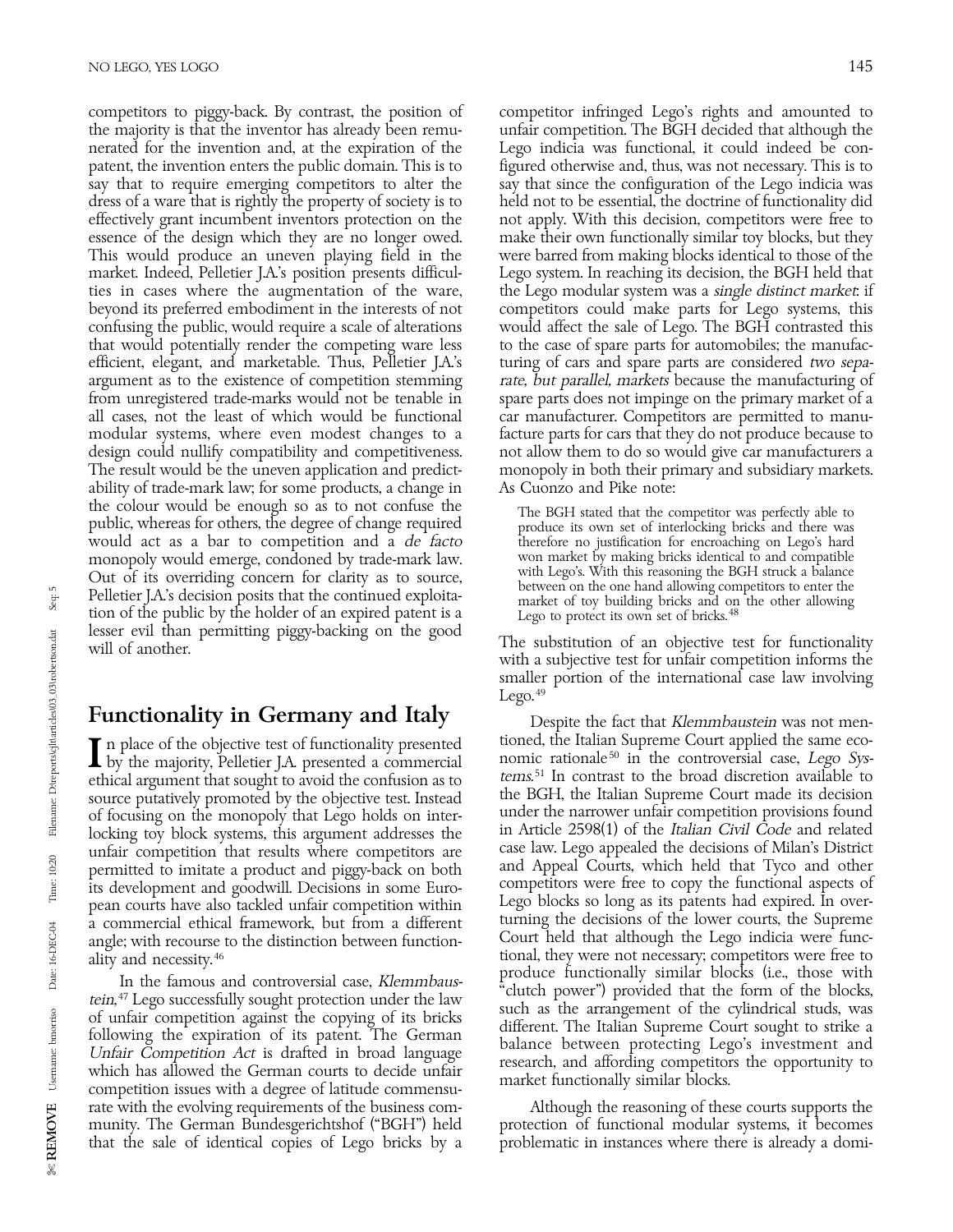nant manufacturer, because such protection actually on uninventive "improvements". However, the policy would serve to support a monopoly. The result would be behind the decision would undoubtedly maintain that would serve to support a monopoly. The result would be similar to one where a decision was motivated by con-<br>cerns for piggy-backing and confusion, such as that prof-<br>a corrective to ensure that any gross complacency cerns for piggy-backing and confusion, such as that proffered by Pelletier J.A. It may be argued that these com- towards invention would result in consequences to the mercial ethical arguments do not strike a balance bottom line. between rewarding an inventor and stimulating innovation and economic growth, but instead produces a les-<br>sening of competition. In the context of a modular ware Products that would fall into this category would include sening of competition. In the context of a modular ware Products that would fall into this category would include<br>and a monopolistic market, such as in the case of Lego, it not only Lego toy blocks, but also an array of pr and a monopolistic market, such as in the case of Lego, it not only Lego toy blocks, but also an array of products<br>is dubious whether other players can realistically com-whose "simple", efficient engineering and unadorned is dubious whether other players can realistically com-<br>
outh whose "simple", efficient engineering and unadorned<br>
pete without recourse to a level of imitation synonymous<br>
aesthetic both flow from function, on the one han pete without recourse to a level of imitation synonymous with compatibility.<sup>52</sup>

really a result of its engineering and not its marketing —<br>
it ceases to be a distinguishing guite and becomes a<br>
in the case of a vastenty protected under patent law. This<br>
matter more properly protected under patent law.

efficient way, based on principles of functionality, then regime has ensured that branding and marketing forever one cannot expect to be able to extend a patent over the play a critical role. In other words, instead of the public product with a trade-mark based on that efficient design. being free to reward producers for superior functional Furthermore, if one produces wares that are modular modular products - the beauty and identity of which (such as a system of interlocking blocks, or any other flow from their function — the public is motivated to wares designed in the preferred embodiment), then reward them for something arguably external to both there is even less of an opportunity for an extended the efficient advancement of the art or science and the there is even less of an opportunity for an extended monopoly than if one produces wares that are less sustainability of the economy: their spin.<sup>55</sup> In the case of refined or non-modular, because the latter can be more Interface, we have seen this spin take an environmentally readily the subject of a new patent for an innovation sustainable form. It remains to be seen whether the selfand/or distinguishing guise. From the one perspective, sustaining cycle of innovation that intellectual property this decision seems to encourage inventors interested in law aims to uphold benefits in the many other instances long-term monopoly rights to advance the state of the art where the efforts of advertisers and marketing prof long-term monopoly rights to advance the state of the art far as to exhaust the prospects for future patents based

are a source of distinctiveness, on the other. Inventors of such products are naturally disinclined to adopt guises that would interfere with their engineering, as they have Conclusion already adopted the preferred embodiment. Neverthe-<br>less, this decision highlights that the interrelationship of *K* irkbi AG and Lego Canada Inc. v. Ritvik Holdings<br>
Inc. stands for the proposition that although a dis-<br>
tinguishing guise may have a functional element, the<br>
extent to which it relates primarily to the wares them-<br>
sel

engendering goodwill towards the ware before others are able to exploit the patent. These strategies may include<br>adding non-functional material (or an "innocuous varia-<br>tion"), adopting distinctive packaging, and pursuing This case suggests that if one designs a product in an price, one may argue that the intellectual property only so far as necessary to attract customers, but not so sionals, as opposed to designers, engineers, and environ-<br>far as to exhaust the prospects for future patents based mentalists, are the first to be rewarded.